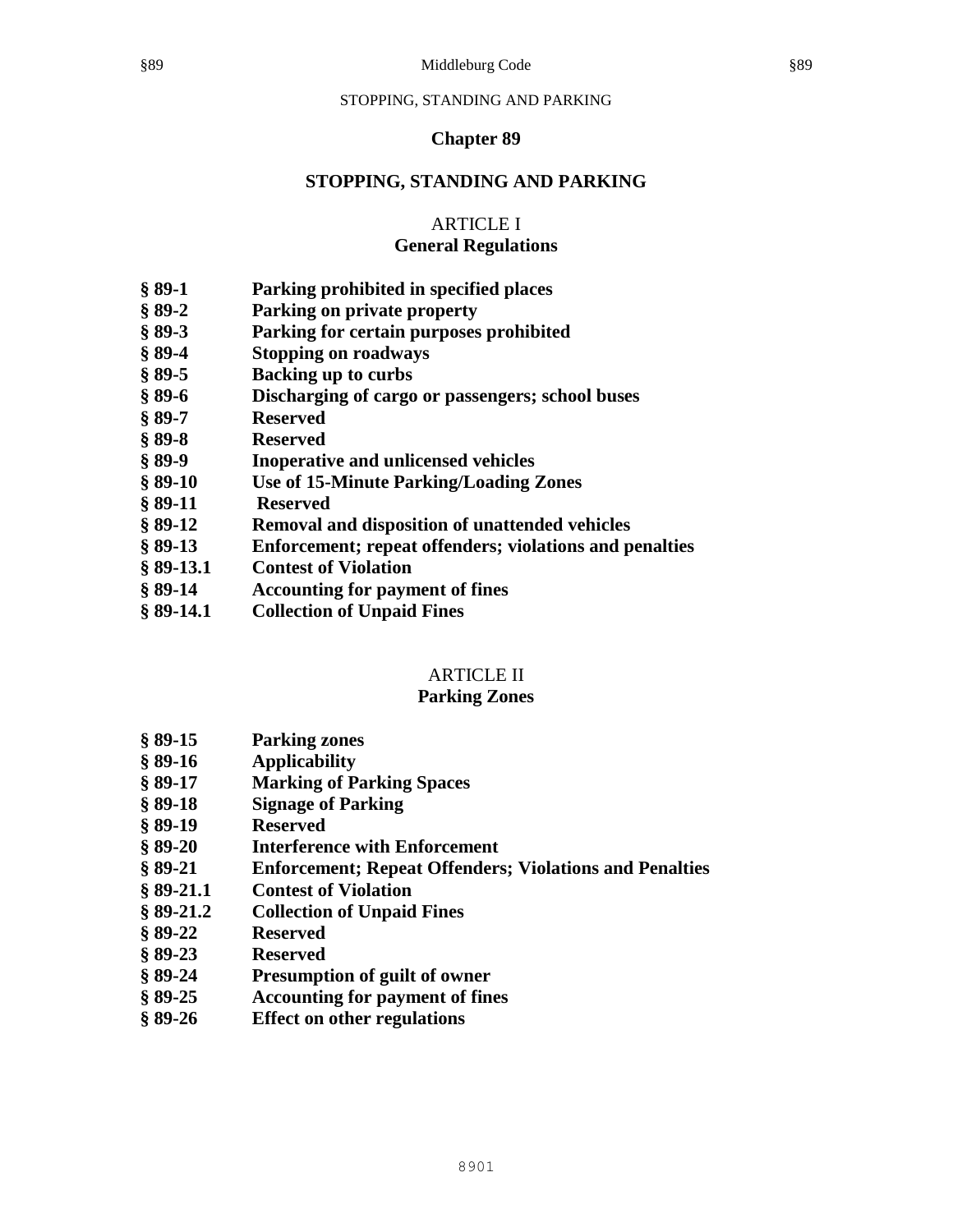# **[HISTORY: Adopted by the Township Council of the Town of Middleburg 3-8- 1990.<sup>1</sup> Amendments noted where applicable.]**

#### **GENERAL REFERENCES**

**Vehicles, traffic and driving while intoxicated - See Ch. 107.**

### ARTICLE I **General Regulations**

#### **§ 89-1 Parking prohibited in specified places**

- A. No person shall park a vehicle, except when necessary to avoid conflict with other traffic or in compliance with the directions of a police officer or traffic control device, in any of the following places:
	- (1) On a sidewalk or in front of a sidewalk apron. [3-11-10]
	- (2) In front of a public or private driveway.
	- (3) Within an intersection.
	- (4) Within fifteen (15) feet of an intersection with no curbing or within twenty (20) feet of an intersection with curbing [3-11-10]
	- (5) Within fifteen (15) feet of a fire hydrant.
	- (6) Parked in any manner which obstructs traffic.
	- (7) Parked in the wrong direction facing traffic. [3-11-10]
	- (8) On a pedestrian crosswalk or within twenty (20) feet of a pedestrian crosswalk at an intersection, unless in a marked, designated parking space. [12-08-16]
	- (9) Within thirty (30) feet of any flashing beacon, stop sign or traffic control signal located at the side of a roadway, unless in a marked, designated parking space [12-08-16].
	- (10) Within fifteen (15) feet of the driveway entrance to any fire station and on the side of a street opposite the entrance to any fire station. [3-11-10]

l

<sup>1</sup> Editor's Note: This ordinance was originally adopted as Ch. 109, but was redesignated as Ch. 89 to maintain the alphabetical sequence of the Code.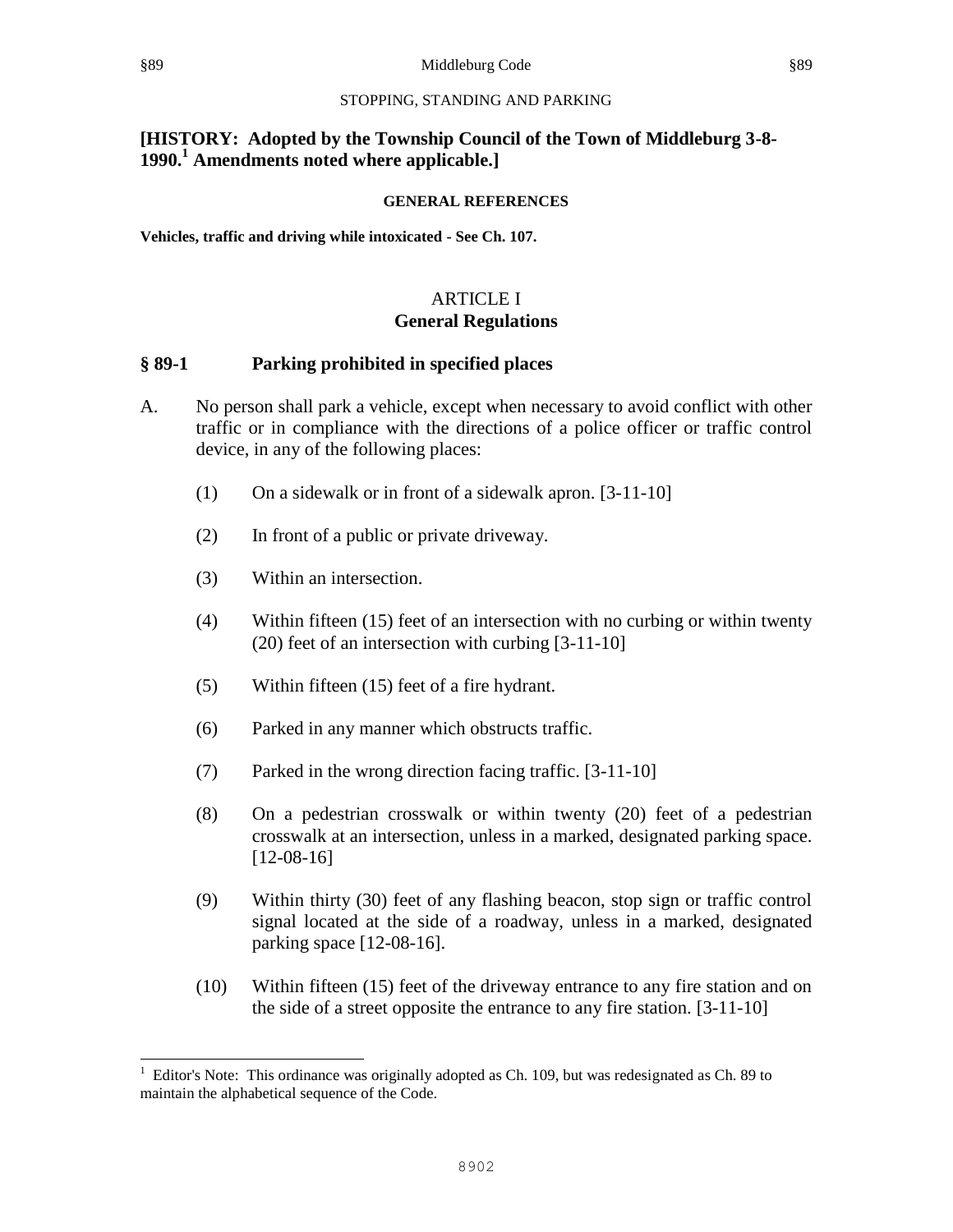- (11) Alongside or opposite any street excavation or obstruction when such parking would obstruct traffic.
- (12) On the roadway side of any vehicle parked at the edge or curb of a street (double-parking).
- (13) In a designated fire lane.
- (14) In a space marked for handicap parking without a handicapped parking permit as approved by a State Department of Motor Vehicles [12-08-16].
- (15) At any place where official signs prohibit or otherwise restrict parking **[5- 12-1994]**
- (16) In such a manner that passenger vehicle straddles more than one parking space [12-08-16]
- B. No person other than a police officer shall move a vehicle into any such prohibited area or away from a curb such distance as is unlawful or start or cause to be started the motor of any motor vehicle or shift, change or move the levers, brakes, starting device, gears or other mechanism of a parked motor vehicle to a position other than that in which it was left by the owner or driver thereof or attempt to do so. [3-11-10]

# **§ 89-2 Parking on private property [Amended 6-8-17]**

No person shall stand or park a vehicle on any private lot or lot area without the express or implied consent of the owner thereof. Whenever signs or markings have been erected on any lot or lot area, contiguous or adjacent to a street, thoroughfare or alley, indicating that no vehicles are permitted to stand or park thereon, it shall be unlawful for any person to drive a vehicle across a curb or lot line or over any driveway from a street or alley into such lot or area for the purpose of standing or parking such vehicle or for any person to stop, stand or park any vehicle in such lot or lot area. Any such vehicle may be towed by the request of the owner or guardian of the private property or lot. The person who requests removal of the vehicle from private property shall indemnify the Town for any loss or expenses incurred as a result of the removal.

# **§ 89-3 Parking for certain purposes prohibited**

A. It shall be unlawful for any person to park or place any automobile truck, trailer or other vehicle upon or in any street, alley or parkway for the purpose of selling or offering the same for sale or rent. No sign or lettering shall be attached or placed upon any automobile, truck, trailer or other vehicle parked in or upon any public street, alley or parkway of the town indicating that such vehicle is offered for sale or for rent. It shall also be unlawful to park any vehicle from which any merchandise is being sold upon any street in a business district. This provision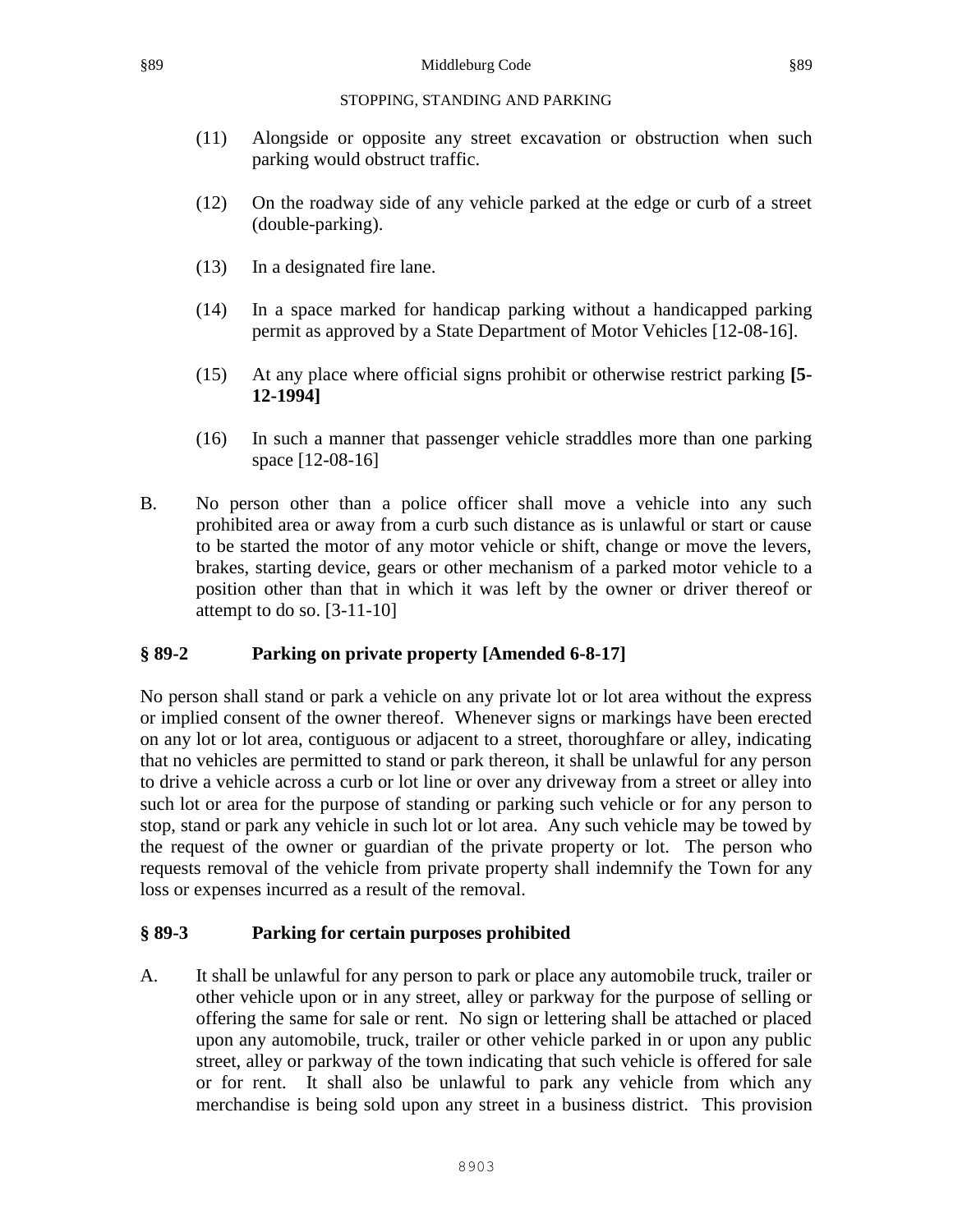shall not apply to a vehicle that is registered with the Virginia Department of Motor Vehicles as a for-hire vehicle. [amended 6-8-17]

- B. It shall be unlawful to stop a vehicle at any time upon town streets for the purpose of advertising any article of any kind or to display thereupon advertisements of any article or advertisement for the sale of the vehicle itself.
- C. It shall be unlawful to park or place any trailer that is not attached to a vehicle upon or in any street, alley or parkway, unless otherwise directed by the Chief of Police. [3-11-10]

# **§ 89-4 Stopping on roadways**

- A. No vehicle shall be stopped in such a manner as to impede or render dangerous the use of the roadway by others, except in the case of an emergency as a result of an accident or mechanical breakdown, in which case a report shall be made to the nearest police officer as soon as practicable and the vehicle shall be removed from the roadway to the shoulder as soon as practicable and the vehicle shall be removed from the shoulder without unnecessary delay; and, if such vehicle is not promptly removed, such removal may also be ordered by a police officer at the expense of the owner if the disabled vehicle creates a traffic hazard. [3-11-10]
- B. No person shall leave any vehicle, attended or unattended, upon the paved traffic lane of any street when it is practicable to leave such vehicle standing off the paved traffic lane of such street.
- C. Except when actually loading or unloading as provided in § 89-6, no vehicle shall be stopped except close to and parallel with the right-hand curb. In no instance shall such vehicle be parked with the rear wheels farther than six (6) inches from the curb. [12-08-16]
- D. The provisions of this section shall not apply to any vehicle owned or controlled by the Virginia Department of Transportation or the Town, including State and/or Town contractors, while actually engaged in the construction, reconstruction or maintenance of streets. [12-08-16]

# **§ 89-5 Backing up to curbs [Amended 6-8-17]**

No vehicle shall be backed up to a curb except during the time actually engaged in loading or unloading merchandise therefrom, in a manner that does not block the roadway, disrupt the flow of traffic, or create hazardous conditions.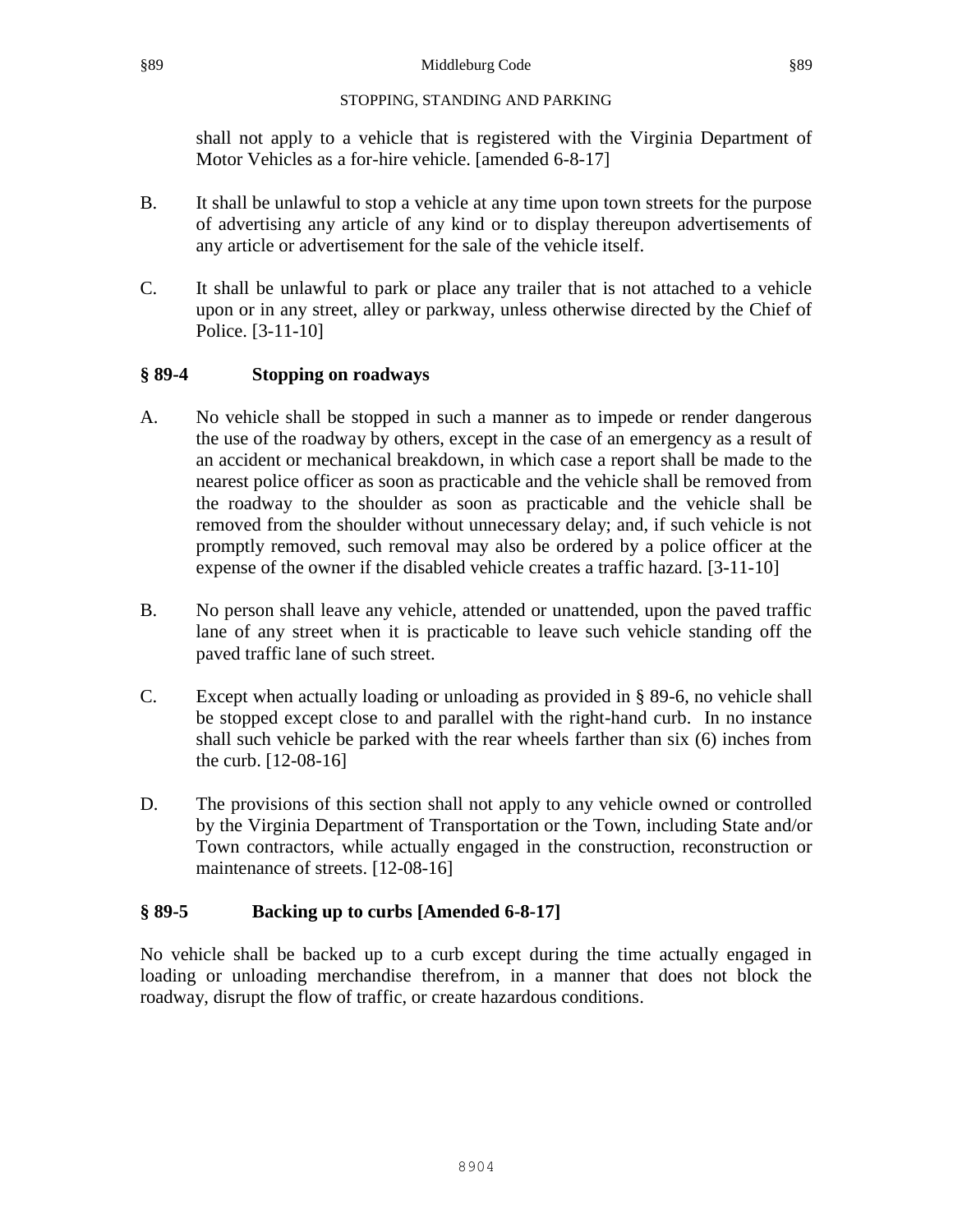## **§ 89-6 Discharging of cargo or passengers; school buses**

No truck or bus or part thereof, except a school bus, shall be stopped on the traveled portion of any street for the purpose of taking on or discharging cargo or passengers unless the operator cannot leave the traveled portion of the street with safety. A school bus may be stopped on the traveled portion of the street when taking on or discharging school children, but these stops shall be made only at points where it can be clearly seen for a safe distance from both directions.

# **§ 89-7 [Repealed 3-11-10] Reserved**

**§ 89-8 [Repealed 3-11-10] Reserved**

# **§ 89-9 Inoperative and Unlicensed vehicles**

It shall be unlawful to park, or permit to stand, any vehicle having no current state license, current state inspection or current locality vehicle sticker, if required, on any street or highway. [12-08-16]

# **§ 89-10 Use of 15 Minute Parking & Loading Zones [12-08-16]**

Where a loading and unloading zone has been set apart by the Town Administrator in accordance with applicable provisions of this chapter, the following regulations shall apply with respect to the use of such areas: [Amended 2-9-06]

- A. No person shall stop, stand or park a vehicle for any purpose or length of time, other than for the expeditious unloading and delivery or pickup and loading of materials, in any place marked as a curb loading zone during hours when the provisions applicable to such zone are in effect.
- B. The driver of a passenger vehicle may stop temporarily in a space marked as a curb loading zone for the purpose of and while actually engaged in loading or unloading passengers or bundles when such stopping does not interfere with any vehicle used for the transportation of materials which is waiting to enter or is about to enter such loading space.
- C. For the purpose of efficient use of parking spaces, the Town Administrator may designate combined 15-Minute Parking and Loading Zones that shall be available for both delivery and passenger vehicles during the times identified on the associated signage. [Added 12-08-16]

# **§ 89-11 [Repealed 2-9-06] Reserved**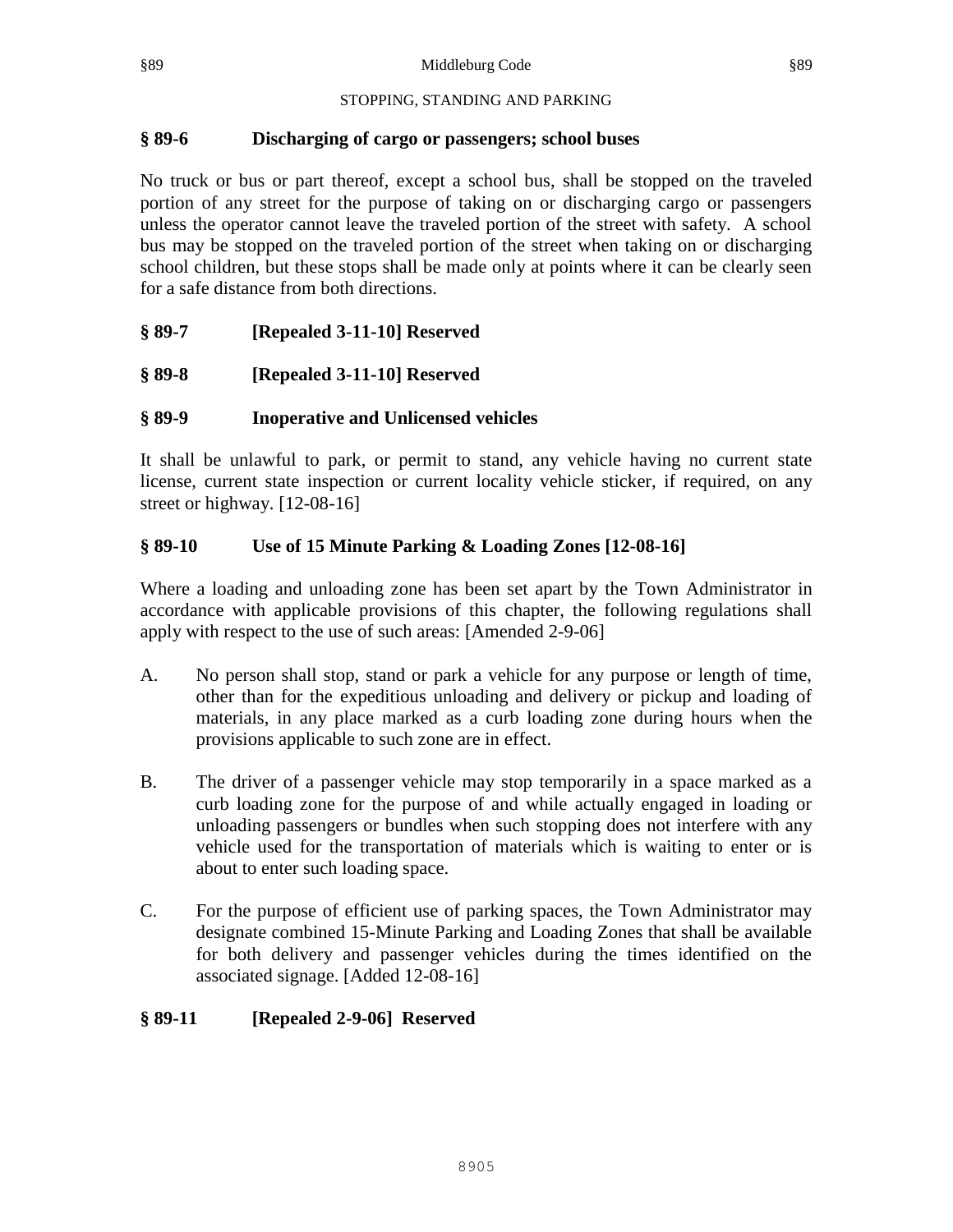### **§ 89-12 Removal and disposition of unattended vehicles [Amended 12-08-16; ]**

A. Whenever any motor vehicle, trailer or semitrailer is found on the public streets or public grounds unattended by the owner or operator and constitutes a hazard to traffic or is parked in such manner as to be in violation of law, any such motor vehicle, trailer or semitrailer may be towed under the direction of a police officer. Each removal shall be reported immediately to the Chief of Police. The owner, before obtaining possession of the motor vehicle, trailer or semitrailer, shall pay to the parties entitled thereto all costs incidental to the removal, storage and locating the owner of the motor vehicle, trailer or semitrailer. [Amended 6-8-17]

#### **§ 89-13 Enforcement; repeat offenders; violations and penalties**

- A. Each police officer enforcing this Article shall take the tag number of the vehicle in violation, and note the date, time, location and code section of the offense. [3- 11-10; 6-8-17]
- B. The officer shall attach to such vehicle a notice to the owner thereof that such vehicle has been parked in violation of a provision of the parking ordinance and instructing such owner when and where to report with reference to such violation. [3-11-10]
- C. Each owner who elects not to contest such notice as provided in §89-13.1 may, within seven (7) days of the time when such notice was attached to such vehicle, pay to the Town Clerk, or designee, a penalty for and in full satisfaction of the reported violation(s) in the amount(s) set forth in the Schedule of Stopping, Standing and Parking Fees attached hereto. The failure of such owner to make such payment to the Town Clerk, or designee, within seven (7) days shall increase the amount payable to the amount as set forth in the Schedule of Stopping, Standing and Parking Fees attached hereto. The failure of such owner to make such payment to the Town Clerk, or designee, within forty-five (45) days shall further increase the amount payable to the amount as set forth in the Schedule of Stopping, Standing and Parking Fees attached hereto. **[Amended 6-14-1990; 1- 10-1991; 5-12-1994; 4-11-02, 2-9-06; 3-11-10; 10-25-12; 12-08-16; 6-8-17; 11- 9-17]**
- D. In the event an owner receives three or more citations for the same violation within a one year period, the owner shall be deemed to be a "repeat offender" and shall pay to the Town Clerk, or designee, the penalty for repeat offenders in full satisfaction of the reported violation(s) in the amount(s) set forth in the Schedule of Stopping, Standing and Parking Fees attached hereto. The failure of such owner to make such payment to the Town Clerk, or designee, within seven (7) days shall increase the amount payable for repeat offenders to the amount as set forth in the Schedule of Stopping, Standing and Parking Fees attached hereto. The failure of such owner to make such payment to the Town Clerk, or designee, within forty-five (45) days shall further increase the amount payable to the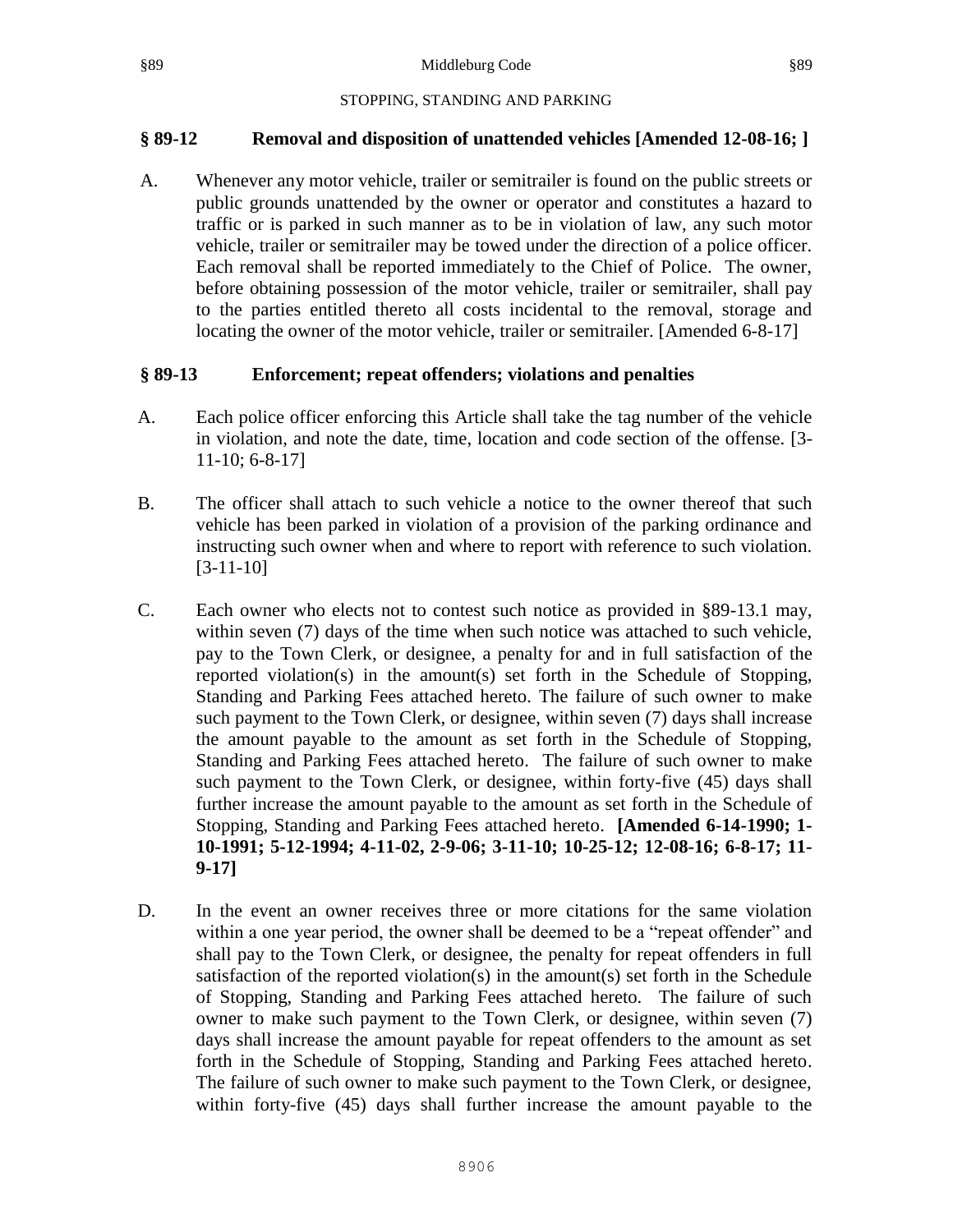amount as set forth in the Schedule of Stopping, Standing and Parking Fees attached hereto **[Added 03/23/17; Amended 11/9/17]**

E. Once declared a repeat offender, the owner shall continue to incur fines as a repeat offender unless a one year period has lapsed since the time of the last violation. Should a repeat violation occur after more than one year, the fine shall be the same as for a first time violation. **[Added 03/23/17]**

# **§ 89-13.1 Contest of Violation [Added 12-08-16; Amended 6-8-17]**

Such notice issued pursuant to §89-13 shall specify the violation and shall inform the operator when and where he may report with reference to such violation. Such officer shall give a proper accounting of each and every traffic citation or notice, report the violation to the Police Chief, and make proper complaint. The operator of any vehicle to which a citation or notice is attached pursuant to §89-13 may contest the offense set forth in the citation or notice within seven (7) days of the issuance of the citation or notice by appealing to the Police Chief or designee on a form for that purpose. The form shall set out the following: (1) specific charge; (2) the date and time of the offense; (3) the operator's reasons for contesting the violation; and (4) a notice that fines will be imposed if the operator of the vehicle does not contest the parking citation or if the operator of the vehicle contests the parking citation but is found guilty. Upon receiving the abovementioned notice from the owner contesting the parking violation, the Police Chief, or designee, shall schedule an administrative hearing date, and serve the owner with notice thereof. The Chief of Police, or designee, may dismiss or modify the parking citation. If the Police Chief, or designee, determines that a parking violation has occurred, the owner shall be required to pay the fines.

If the operator is aggrieved by the decision of the Chief of Police or designee, the operator may request a court hearing by filing a notice form with the Chief of Police within seven (7) days of the date of the administrative hearing. Upon receiving the above-mentioned notice from the owner requesting a court hearing, the Police Chief, or designee, shall schedule the court hearing date, and serve the owner with notice thereof.

If the owner fails to request an administrative hearing or court hearing as provided above, or failed to pay the above-mentioned fees associated with the parking violation to the Town Clerk, or designee, within forty-five (45) days from the date of the offense as indicated on the parking citation, the owner shall be subject to the collection of unpaid fines as provided in § 89-14.1.

# **§ 89-14 Accounting for payment of fines [Amended 12-08-16]**

Voluntary payments made under §89-13 shall be collected and accounted for by the Town Clerk or designee.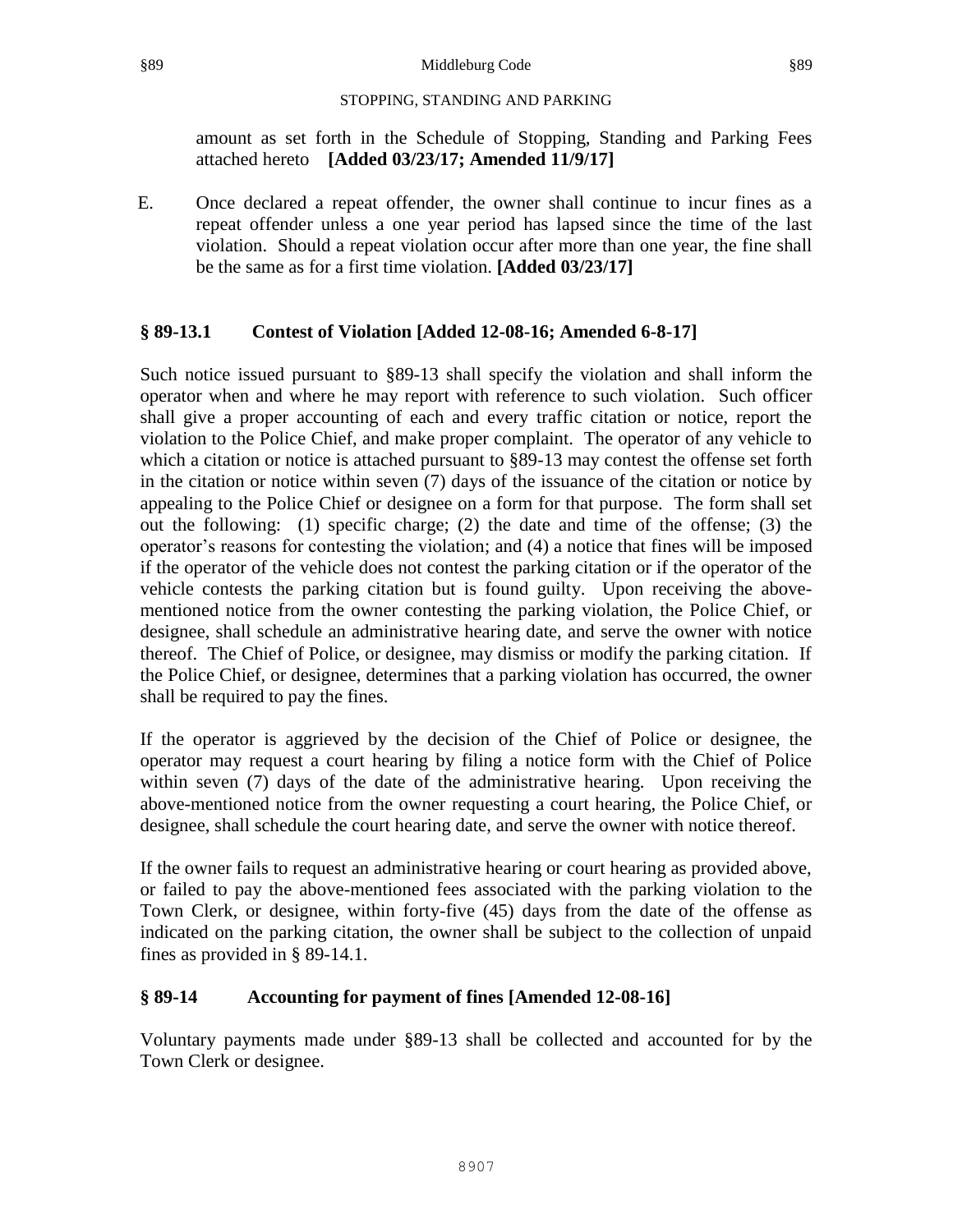## **§ 89-14.1 Collection of Unpaid Fines [Added 12-08-16; Amended 03-23-17; 06- 08-17]**

When a person receiving a notice for parking a vehicle in violation of this Article does not pay the fine due within forty-five (45) days and did not notify the Chief of Police or designated agent of his intention to contest the citation as allowed in § 89-13.1, the Chief of Police, or designee, shall place a stop record order through the Virginia Department of Motor Vehicles, as allowed under Virginia Code  $§46.2-752(J)$ , which will result in a suspension of their DMV privileges for said vehicle, including the renewal of their registration, until the fines, fees and costs for the parking citation(s) are paid in full and satisfactory evidence thereof is presented to the Chief of Police, who shall then notify the Commissioner of the Department of Motor Vehicles to lift said stop record order.

# ARTICLE II

# **Parking Zones**

# **§ 89-15 Parking zones [Amended 12-08-16]**

- A. Parts of streets in the Town may be established as three-hour parking zones, as approved by the Town Administrator and identified by signage.
- B. Parts of streets in the Town may be established as eight-hour parking zones, as approved by the Town Administrator and identified by signage.
- C. Parts of streets in the Town may be established as fifteen minute parking and/or loading zones, as approved by the Town Administrator and identified by signage.

# **§ 89-16 Applicability**

The provisions of §§ 89-15 through 89-24 shall apply to parking only between the hours of 7:00 a.m. and 7:00 p.m. **[Amended 5-12-1995; 5-8-1997; 4-11-02; 12-08-16]**

# **§ 89-17 Marking of parking spaces [Amended 3-11-10; 10-25-12; 12-08-16]**

Designated officers and employees of the Town shall place lines or markings in the curb or on the street to designate the parking spaces for the parking zones identified in Section 89-15. It shall be unlawful for any person to park any vehicle in the spaces referred to except within the lines and markings so established.

# **§ 89-18 Use of signage/overtime parking [Amended 8-10-95; Amended 7-8- 99; 12/08/16]**

A. Designated officers and employees of the Town shall erect signage identifying the parking zones as identified in §89-15. If a vehicle remains in such parking space beyond the parking limit prescribed for such parking space, then upon the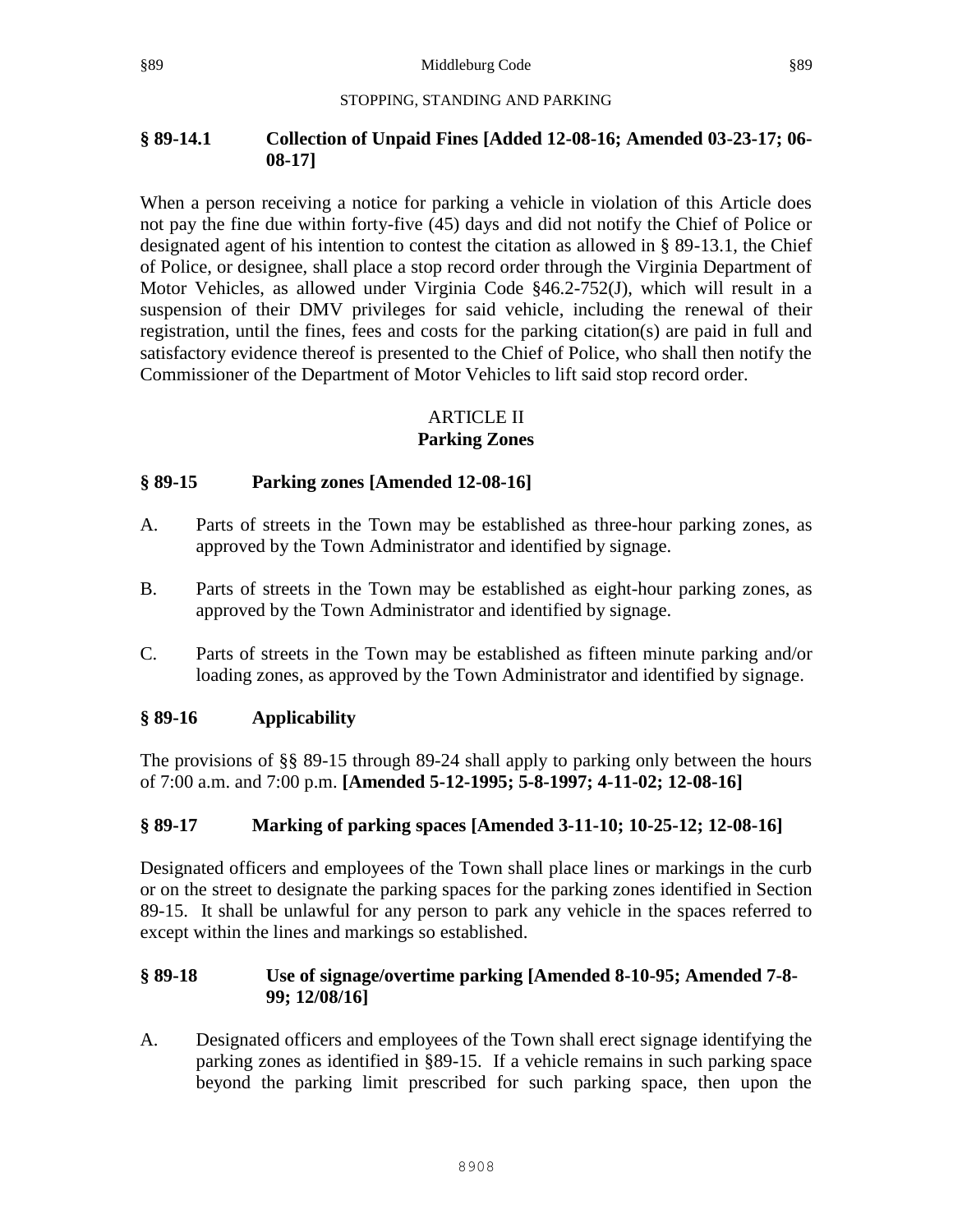expiration of the parking limit, the parking of that vehicle shall be a violation of this section and punished as provided in § 89-21.

# **§ 89-19 Reserved [Repealed 12-08-16]**

# **§ 89-20 Interference with Enforcement [Added 10-25-12; Amended 12-08-16]**

It shall be unlawful to erase, remove or cover up chalk mark placed for identification purposes of any vehicle by any police officer enforcing the provisions of this Article without removing such vehicle from a parking space in such a manner that the space is completely vacated by that vehicle.

It shall be unlawful for any person to remove or destroy any ticket or record of any violation of the sections of this Article.

# **§ 89-21 Enforcement; Repeat Offenders; Violations and penalties [Amended 4-11-02; 2-9-06; 3-11-10; 10-25-12; 12-08-16; 03-23-17; 06-08-17; 11- 09-17]**

- A. Each officer charged with the duty of enforcing this Article shall take the tag number of the vehicle in violation, and note the date, time, location and code section of the offense.
- **B.** The officer shall attach to such vehicle parked in violation of the provisions of this Article a notice to the owner thereof that such vehicle has been parked in violation of a provision of the parking ordinance and instructing such owner when and where to report with reference to such violation.
- **C.** Each such owner who elects not to contest such notice as provided in **§**89-21.2 may, within seven (7) days of the time when such notice was attached to such vehicle, pay to the Town Clerk, or designee, a penalty for and in full satisfaction of such violations in the amount(s) as set forth in the Schedule of Stopping, Standing and Parking Fees attached hereto. The failure of such owner to make such payment to the Town Clerk, or designee, within seven (7) days shall increase the amount payable to the amount(s) as set forth in the Schedule of Stopping, Standing and Parking Fees attached hereto. The failure of such owner to make such payment to the Town Clerk, or designee, within forty-five (45) days shall further increase the amount payable to the amount as set forth in the Schedule of Stopping, Standing and Parking Fees attached hereto
- D. In the event an owner receives three or more citations for the same offense within a one year period, the owner shall be deemed to be a "repeat offender" and shall pay to the Town Clerk, or designee, a penalty for repeat offenders in full satisfaction of the reported violation(s) in the amount(s) set forth in the Schedule of Stopping, Standing and Parking Fees attached hereto. The failure of such owner to make such payment to the Town Clerk, or designee, within seven (7)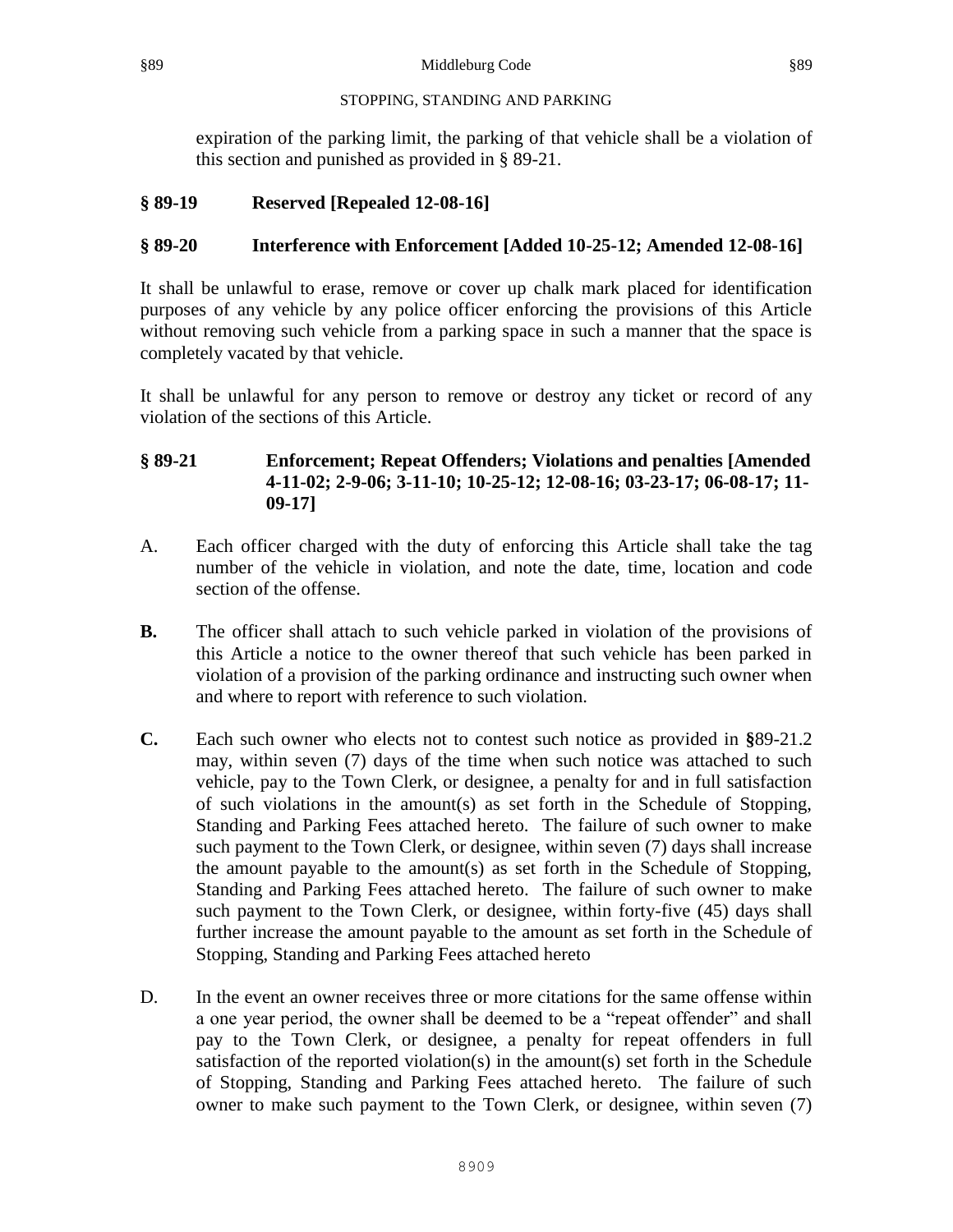days shall increase the amount payable for repeat offenders to the amount set forth in the Schedule of Stopping, Standing and Parking Fees attached hereto. The failure of such owner to make such payment to the Town Clerk, or designee, within forty-five (45) days shall further increase the amount payable to the amount as set forth in the Schedule of Stopping, Standing and Parking Fees attached hereto [Added 03-23-17; Amended 11-09-17]

E. Once declared a repeat offender, the owner shall continue to incur fines as a repeat offender unless a one year period has lapsed since the time of the last violation. Should a repeat violation occur after more than one year, the fine shall be the same as for a first time violation. [Added 03-23-17]

# **§ 89-21.1 Contest of Violation [Added 12-08-16; Amended 6-8-17]**

Such notice issued pursuant to Section 89-21 shall specify the violation and shall inform the operator when and where he may report with reference to such violation. Such officer shall give a proper accounting of each and every traffic citation or notice, report the violation to the Police Chief, and make proper complaint. The operator of any vehicle to which a citation or notice is attached pursuant to § 89-21 may contest the offense set forth in the citation or notice within seven (7) days of the issuance of the citation or notice by appealing to the Police Chief or designee on a form for that purpose. The form shall set out the following: (1) specific charge; (2) the date and time of the offense; (3) the operator's reasons for contesting the violation; and (4) a notice that fines will be imposed if the operator of the vehicle does not contest the parking citation, or if the operator of the vehicle contests the parking citation but is found guilty. Upon receiving the abovementioned notice from the owner contesting the parking violation, the Police Chief, or designee, shall schedule an administrative hearing date, and serve the owner with notice thereof. The Chief of Police, or designee, may dismiss or modify the parking citation. If the Police Chief, or designee, determines that a parking violation has occurred, the owner shall be required to pay the fines.

If the owner is not pleased with the outcome of the administrative hearing, the owner may request a court hearing by filing a notice form with the Police Chief within seven (7) days of the date of the administrative hearing. Upon receiving the above-mentioned notice from the owner requesting a court hearing, the Police Chief, or designee, shall schedule the court hearing date, and serve the owner with notice thereof.

If the owner fails to request an administrative hearing or court hearing as provided above, and fails to pay the above-mentioned fees associated with the parking violation to the Town Clerk, or designee, within forty-five (45) days from the date of the offense as indicated on the parking citation, the owner shall be subject to the collection of unpaid fines as provided in § 89-21.2.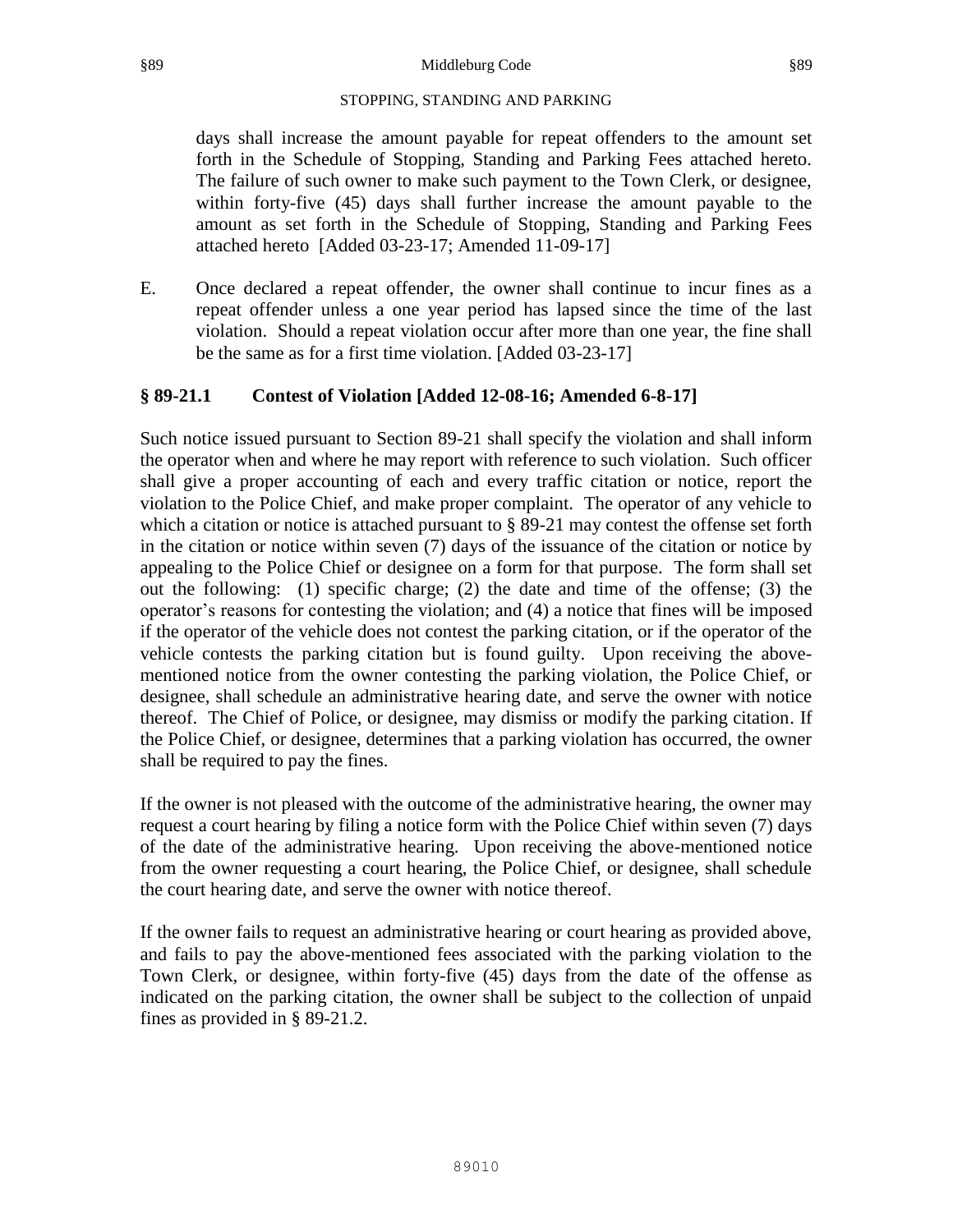# **§ 89-21.2 Collection of Unpaid Fines [Added 12-08-16; Amended 03-23-17; 6-8- 17]**

When a person receiving a notice for parking a vehicle in violation of this Article does not pay the fine due within forty-five (45) days and did not notify the Chief of Police or designated agent of his intention to contest the citation as allowed in §89-21.1, as permitted by this Article, the Chief of Police shall place a stop record order through the Virginia Department of Motor Vehicles, as allowed under Virginia Code Section 46.2- 752(J), which will result in a suspension of their DMV privileges for said vehicle, including the renewal of their registration, until such fines, fees and costs for the parking citation(s) are paid in full and satisfactory evidence thereof is presented to the Chief of Police, who shall then notify the Commissioner of the Department of Motor Vehicles to lift said stop record order.

# **§ 89-22 [Repealed 3-11-10] Reserved**

# **§ 89-23 [Repealed 12-08-16] Reserved**

# **§ 89-24. Presumption of guilt of owner [Amended 12-08-16]**

In any prosecution charging a violation of this ordinance, proof that the vehicle described in the parking ticket citation or warrant was parked in violation of this Ordinance, together with proof that the defendant was at the time the registered owner of the vehicle, as required in Virginia Code § 46.2-600 et. seq., shall constitute in evidence a prima facie presumption that the registered owner of the vehicle was the person who committed the violation.

# **§ 89-25 Accounting for payment of fines [Amended 12-08-16]**

Voluntary payments made under § 89-21 shall be collected and accounted for by the Town Clerk, or designee.

# **§ 89-26 Effect on other regulations [Amended 12-08-16]**

Nothing in §§ 89-15 through 89-24 shall alter or affect any existing ordinance, rule or regulation or any ordinance, rule or regulation hereafter adopted relating to traffic or parking on any other street, alley, lane or highway within the town other than those included within the parking zones established in accordance with the provisions of this Article.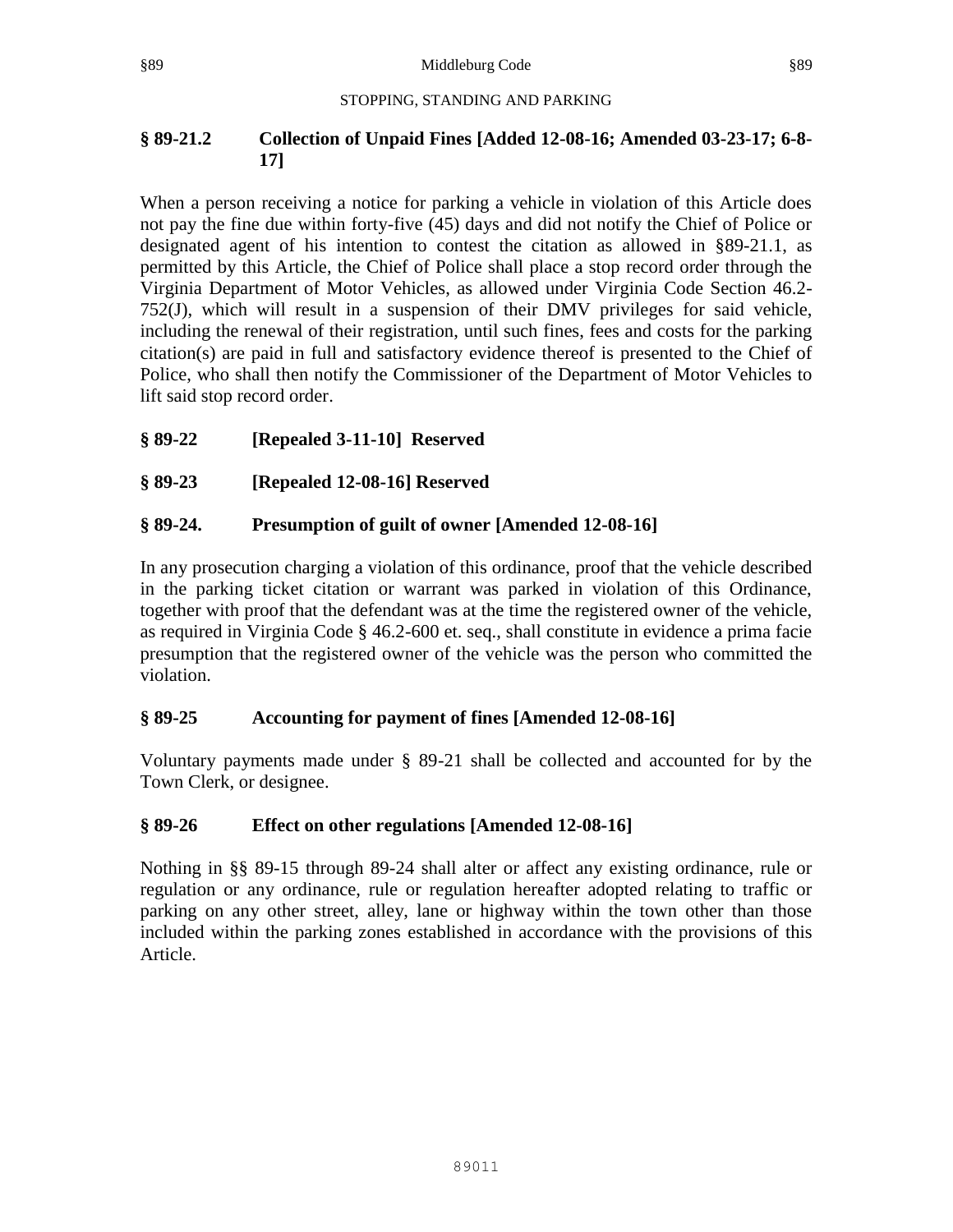#### **SCHEDULE OF STOPPING, STANDING AND PARKING PENALTIES Adopted: 10/25/12; Amended 12/08/16; Amended 3/23/2017; Amended 11/09/2017**

| <b>Description of</b><br><b>Violation</b>                                                                            | <b>Ordinance</b><br><b>Section</b>     | <b>Fine If</b><br>Paid<br><b>Within</b><br>7 Days | <b>Fine</b><br>If<br><b>Not</b><br>Paid | <b>Fine</b><br><b>If</b><br><b>Not</b><br>Paid | <b>Fine For</b><br><b>Repeat</b><br><b>Offenders</b> | <b>Fine For</b><br><b>Repeat</b><br><b>Offenders</b><br>if Not | <b>Fine For</b><br><b>Repeat</b><br><b>Offenders</b><br>If Not |
|----------------------------------------------------------------------------------------------------------------------|----------------------------------------|---------------------------------------------------|-----------------------------------------|------------------------------------------------|------------------------------------------------------|----------------------------------------------------------------|----------------------------------------------------------------|
|                                                                                                                      |                                        |                                                   | <b>After</b>                            | <b>After</b>                                   |                                                      | Paid                                                           | Paid                                                           |
|                                                                                                                      |                                        |                                                   | 7                                       | 45                                             |                                                      | After 7                                                        | After 45                                                       |
|                                                                                                                      |                                        |                                                   | <b>Days</b>                             | <b>Days</b>                                    |                                                      | <b>Days</b>                                                    | <b>Days</b>                                                    |
| Overtime<br>Parking                                                                                                  | Chapter<br>89, Article<br>$\mathbf{I}$ | \$30                                              | \$55                                    | \$80                                           | \$100                                                | \$200                                                          | \$225                                                          |
| Parked Blocking<br>Driveway                                                                                          | Chapter<br>89, Article<br>I            | \$30                                              | \$55                                    | \$80                                           | \$100                                                | \$200                                                          | \$225                                                          |
| Parked in Wrong<br><b>Direction Facing</b><br>Traffic                                                                | Chapter<br>89, Article<br>I            | \$30                                              | \$55                                    | \$80                                           | \$100                                                | \$200                                                          | \$225                                                          |
| Parked within 15<br>feet of Fire<br>Hydrant                                                                          | Chapter<br>89, Article<br>I            | \$50                                              | \$75                                    | \$100                                          | \$100                                                | \$200                                                          | \$225                                                          |
| Parked in No<br>Parking Zone                                                                                         | Chapter<br>89, Article<br>I            | \$30                                              | \$55                                    | \$80                                           | \$100                                                | \$200                                                          | \$225                                                          |
| Parked<br>Obstructing<br>Traffic                                                                                     | Chapter<br>89, Article<br>I            | \$30                                              | \$55                                    | \$80                                           | \$100                                                | \$200                                                          | \$225                                                          |
| Parked<br><b>Obstructing Fire</b><br>or Rescue<br><b>Station</b>                                                     | Chapter<br>89, Article<br>I            | \$50                                              | \$75                                    | \$100                                          | \$100                                                | \$200                                                          | \$225                                                          |
| Parked in<br>Designated Fire<br>Lane                                                                                 | Chapter<br>89, Article<br>I            | \$50                                              | \$75                                    | \$100                                          | \$100                                                | \$200                                                          | \$225                                                          |
| Parked in<br>Handicapped<br>Parking                                                                                  | Chapter<br>89, Article<br>I            | \$150                                             | \$175                                   | \$200                                          | \$300                                                | \$500                                                          | \$525                                                          |
| <b>Other Parking</b><br>Violations*                                                                                  | Chapter<br>89, Article<br>I            | \$30                                              | \$55                                    | \$80                                           | \$100                                                | \$200                                                          | \$225                                                          |
| Parked on Street<br>with expired or<br>no State license<br>plates, State<br>inspection<br>sticker or Town<br>sticker | Chapter<br>89, Article<br>I            | \$30                                              | \$55                                    | \$80                                           | \$100                                                | \$200                                                          | \$225                                                          |